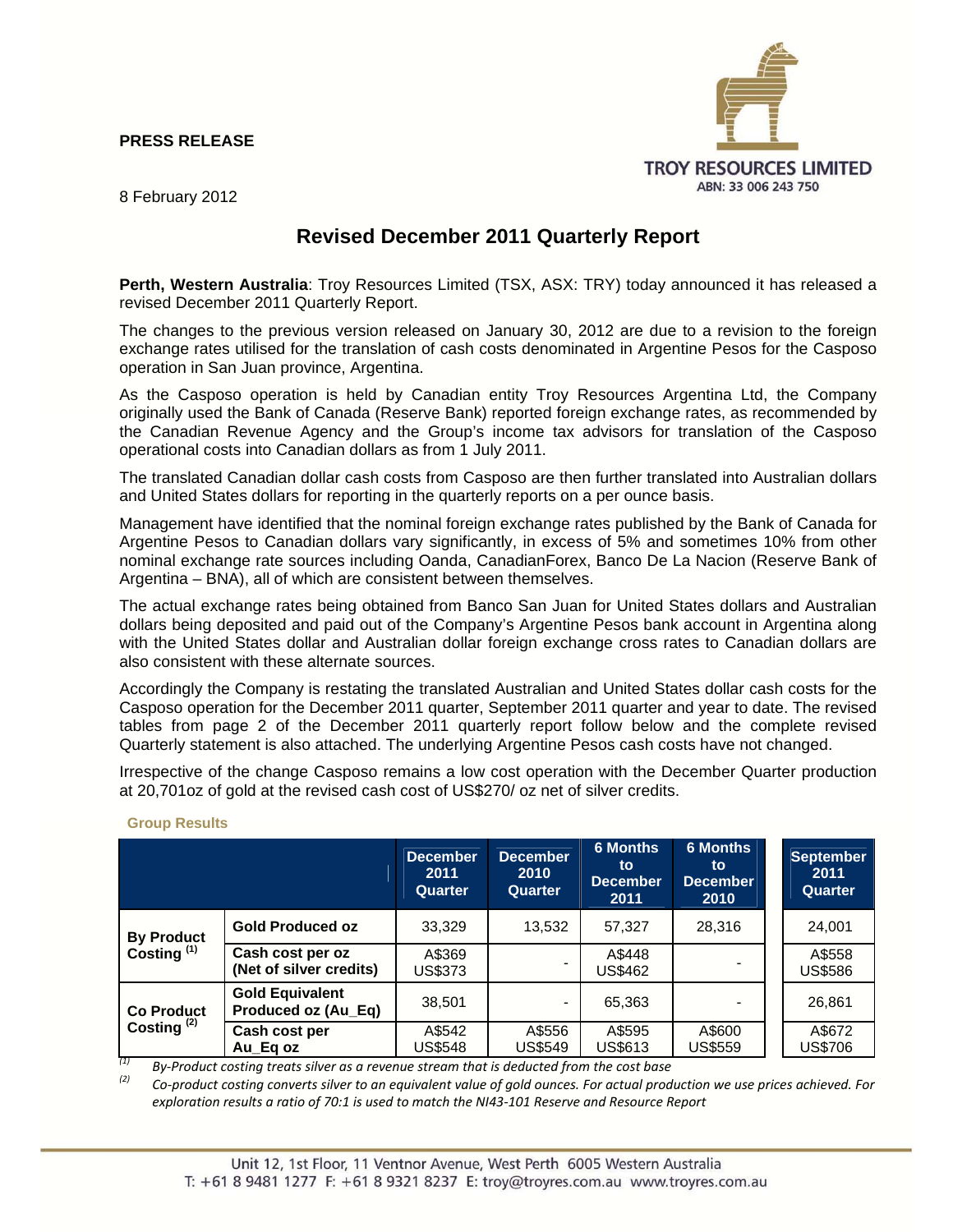## **Casposo, Argentina (Troy 100% through Troy Resources Argentina Ltd) Production**

|                                                                    | <b>December</b><br>2011<br>Quarter | <b>December</b><br>2010<br>Quarter | <b>6 Months</b><br>to<br><b>December</b><br>2011 | <b>6 Months</b><br>to.<br><b>December</b><br>2010 | <b>September</b><br>2011<br>Quarter |
|--------------------------------------------------------------------|------------------------------------|------------------------------------|--------------------------------------------------|---------------------------------------------------|-------------------------------------|
| Processed (t)                                                      | 82,391                             |                                    | 139,554                                          |                                                   | 57,163                              |
| Head Grade Gold (g/t)                                              | 8.8                                |                                    | 8.2                                              |                                                   | 7.4                                 |
| Head Grade Silver (g/t)                                            | 133.3                              |                                    | 121.1                                            |                                                   | 103.5                               |
| Recovery Gold (%)                                                  | 88.5                               |                                    | 85.5                                             |                                                   | 81.1                                |
| <b>Recovery Silver (%)</b>                                         | 76.9                               |                                    | 75.5                                             |                                                   | 73.4                                |
| <b>Gold Produced (oz)</b>                                          | 20,701                             |                                    | 31,781                                           |                                                   | 11,080                              |
| <b>Silver Produced (oz)</b>                                        | 274,660                            |                                    | 415,087                                          |                                                   | 140,427                             |
| Produced Gold Equivalent <sup>(1)</sup> (oz)                       | 25,873                             |                                    | 39,813                                           |                                                   | 13.940                              |
| Cash Cost net of Silver Credits <sup>(2)</sup><br>(per oz of gold) | A\$267<br><b>US\$270</b>           |                                    | A\$399<br><b>US\$413</b>                         |                                                   | A\$648<br><b>US\$681</b>            |
| Cash Cost Co-Product <sup>(3)</sup><br>(per oz of gold equivalent) | A\$545<br><b>US\$551</b>           |                                    | A\$651<br>US\$671                                |                                                   | A\$849<br><b>US\$893</b>            |

*(1) Based on the ratio of sales prices realized*

*(2) By‐product costing*

*(3) Co‐product costing*

## ENDS

**For further information please contact:** 

**Chief Executive Officer Chief Executive Officer Media Relations Troy Resources Limited Purple Communications T: (61 8) 9481 1277 T: (61 8) 61 8 6314 6300** 

**Paul Benson Annette Ellis / Warrick Hazeldine E: troy@troyres.com.au E: aellis@purplecom.com.au**

# **ABOUT TROY RESOURCES**

Troy Resources Limited (TSX, ASX: TRY) is a dividend-paying junior gold producer, with a clear growth strategy. The Company has two producing gold operations; Andorinhas Mine in Para State, Brazil and the Casposo gold and silver mine, in San Juan province, Argentina.

Troy has an experienced Board and management team with a track record of successful, fast-track mine development and low-cost operations.

Troy has an annual exploration budget in excess of \$15 million and a proven track record in exploration discoveries and strategic acquisitions.

Following the development of the Casposo project in Argentina, Troy has entered a renewed growth phase which will again lift the Company's annual gold production above 100,000 ounces of gold per annum.

The Company is well positioned to continue its path of strong growth and profitable operations, and on track to achieve its vision of becoming a highly profitable mid-tier gold producer with a portfolio of quality long-life assets.

The Company maintains a robust balance sheet and forecasts continued strong cash flow from its current assets. Troy's gold production is unhedged; allowing its shareholders access to the full benefit of current and future gold price upside.

Troy is a responsible corporate citizen, committed to the best practice of health and safety, environmental stewardship and social responsibility.